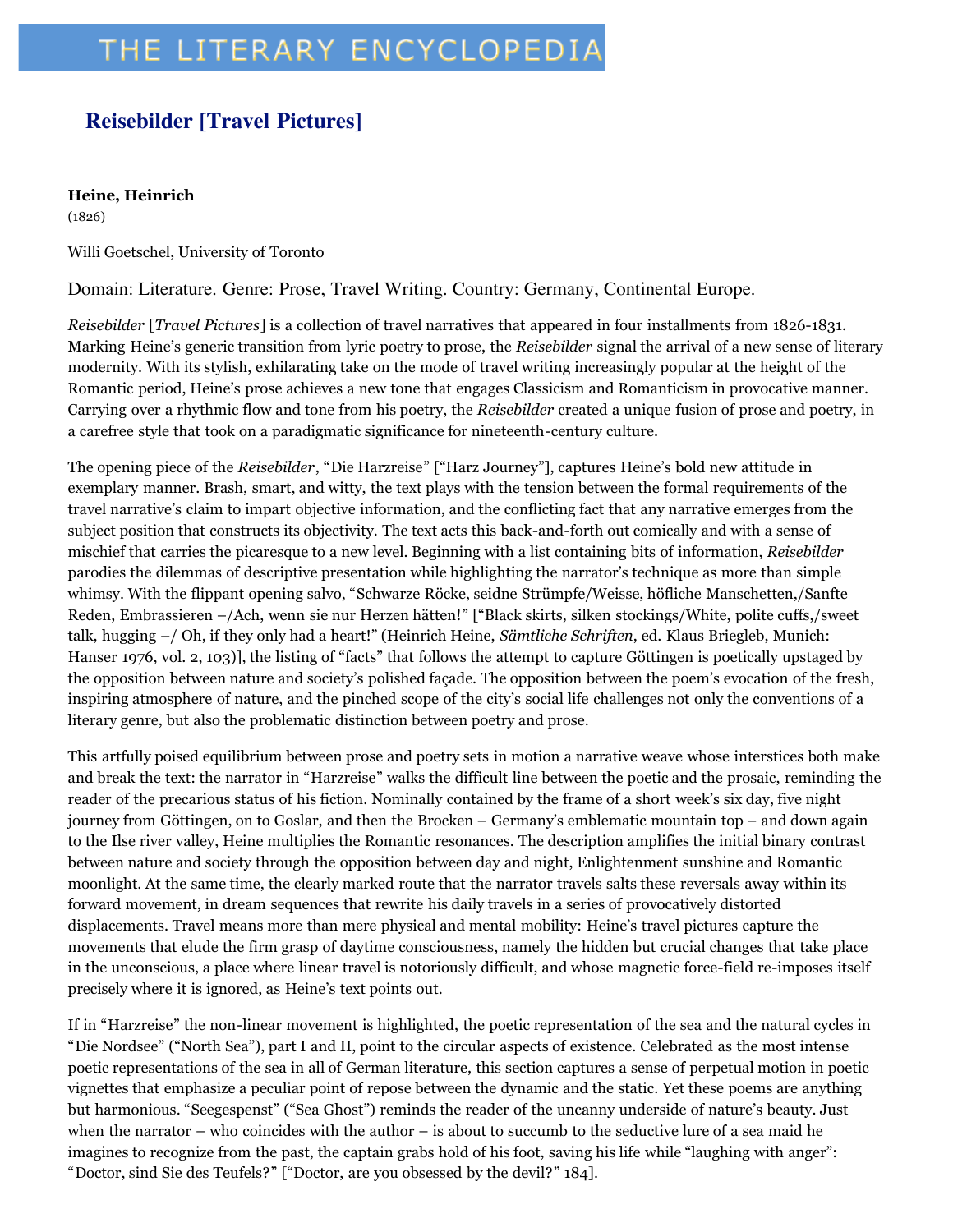Part II opens with "Nordsee III", written on the island of Norderney. Far removed from the hustle and bustle of metropolitan life, the island provides the respite for Heine's reflections on literature and literary critique:

[D]ie Kritik ist etwas Wandelbares, sie geht hervor aus den Ansichten der Zeit, hat nur für diese ihre Bedeutung […] Jedes Zeitalter, wenn es neue Ideen bekömmt, bekömmt auch neue Augen, und sieht gar viel Neues in den alten Geisteswerken. (221)

["critique is something changeable, emerging from the attitudes of an age, it has meaning only for it […] Every age receives new eyes with its new ideas and sees many new things in the old works of the spirit".]

Goethe and others may no longer seem contemporary but, Heine points out, new sensitivities open up new ways of seeing and understanding one's literary tradition. Pretending to change the topic, the narrator goes on to divert the reader with the legend of the Flying Dutchman that Richard Wagner borrowed from this text. But Heine uses the legend in order to question linearity and circularity on its own terms, preparing the way for his later discussion of modernity. Introducing here the term "Modernität" into German in 1827, the word appears in the context of a remarkable juxtaposition of Walter Scott with Lord Byron. In Heine's ensuing analysis, the pair comes to represent two different, but complementary ways to grasp the spirit of the age. The particular spirit of Napoleon as a man of modern times, Heine notes, can only be adequately captured in a creative negotiation between Scott and Byron. For while the idea of modernity seems out of place in the world of Scott's historical novels, eccentrically clashing with the blinding aura of the new Napoleonic age, Byron's approach falls equally short in its bid to capture modernity, lacking the ability to preserve those elements of the past that so profoundly inform the push toward progress and innovation. For Byron's radicalism thus threatens to nip modernity in the bud, with aesthetic charms that tend to ignore that underside of history which Scott knows how to address. Modernity, Heine suggests, is nothing that can be captured by one cultural impulse or the other, but represents the moment where the old and the new come together in a creative antagonism, whose dynamics informs, defines, and thus comes to constitute the present.

"Ideen. Das Buch Le Grand" ["Ideas. The Book Le Grand"] takes the reader back into the midst of life and historical experience. Addressed to the elusive Evelina, the "book" is built around the motto with which it opens and closes, that of an "altes Stück" (old story): unrequited love. What follows is a song of the "ungeweinten Träne" [uncried tear, 248], the metaphor for the textual strategy informing this text, and a metaphor that reflects the endless task of understanding history as that point of intersection where private and public constitute each other. Ideas – the Hegelian paradigm – and the French officer Le Grand, assigned to board in the home of Heine's family, are the two issues Heine uses to highlight this process by provocatively yoking them together. Napoleon – who makes an epiphanic appearance at the precise middle of the text, in Section VIII – epitomizes the ideas which his majesty's drum beating officer communicates more effectively than any scholar could with all his wisdom. The farcical Table of Contents of the erudite book he proposes articulates Heine's principal critique of Hegel: "I. Of Ideas. A. Of Ideas in general. a) Of Reasonable Ideas, b) Of Unreasonable Ideas, a. Of Regular Ideas, b. Of Ideas Bound in Green Leather". (287) This comic moment leads to a digression on foolishness, and outlines the narrator's complicated theory of the relation between the Party of Fools and the Reasonable Party, his sustained and comic take on the dialectics of Jewish emancipation and the pressures of assimilation. Here, the narrator finds himself caught between fronts: just as Napoleon's drummer opens the narrator's ears to the silenced sounds of history, Jewish experience opens his eyes to the insidious ways in which a self-glorifying reason achieves wholeness by excluding what it deems to be other. Concluding with the recurring line "Sie war liebenswürdig, und Er liebte Sie; Er aber war nicht liebenswürdig, und Sie liebte ihn nicht" ["She was lovely and he loved her; but he was not worthy of love and she did not love him" 308], Heine lets the reader in on the deeper meaning of this story of unrequited love: the anti-hero's unworthiness to be loved results less from intrinsic qualities of his own than from Reason's conventional and arbitrary modes of exclusion.

Part III opens with "Italy" (consisting of three books whose last will open part IV), and makes the return trip with the "Reise von München nach Genua" ["Journey from Munich to Genoa"], taking more conventional modes of ground transportation, or so it seems. Starting in Munich, ironically described as the new Athens of the North (321f.), the journey satirizes Eichendorff's romanticism, as it begins on a carefree note: "Tirily! Tirily! Ich lebe!" (327), before the narrative confronts the reader with the theme of history and the problem of its representation. A poet's fiction, the narrator notes, often captures history's spirit more accurately than the historian (330f.). In addition to the play on Romanticism, Goethe's *Italian Journey* as well as Italian characters from *Wilhelm Meister's Apprenticeship* make their overt and covert appearances. A visit to the battlefield at Marengo – scene of Napoleon's defeat – evokes a central insight of Heine's view on history: "unter jedem Grabstein liegt eine Weltgeschichte" [underneath every tombstone, a history of the world is to be found, 378]. Defining his poetic mission as political at heart, with an eye on the great struggle of universal emancipation, Heine writes his own epitaph a few pages later, requesting a sword be placed on his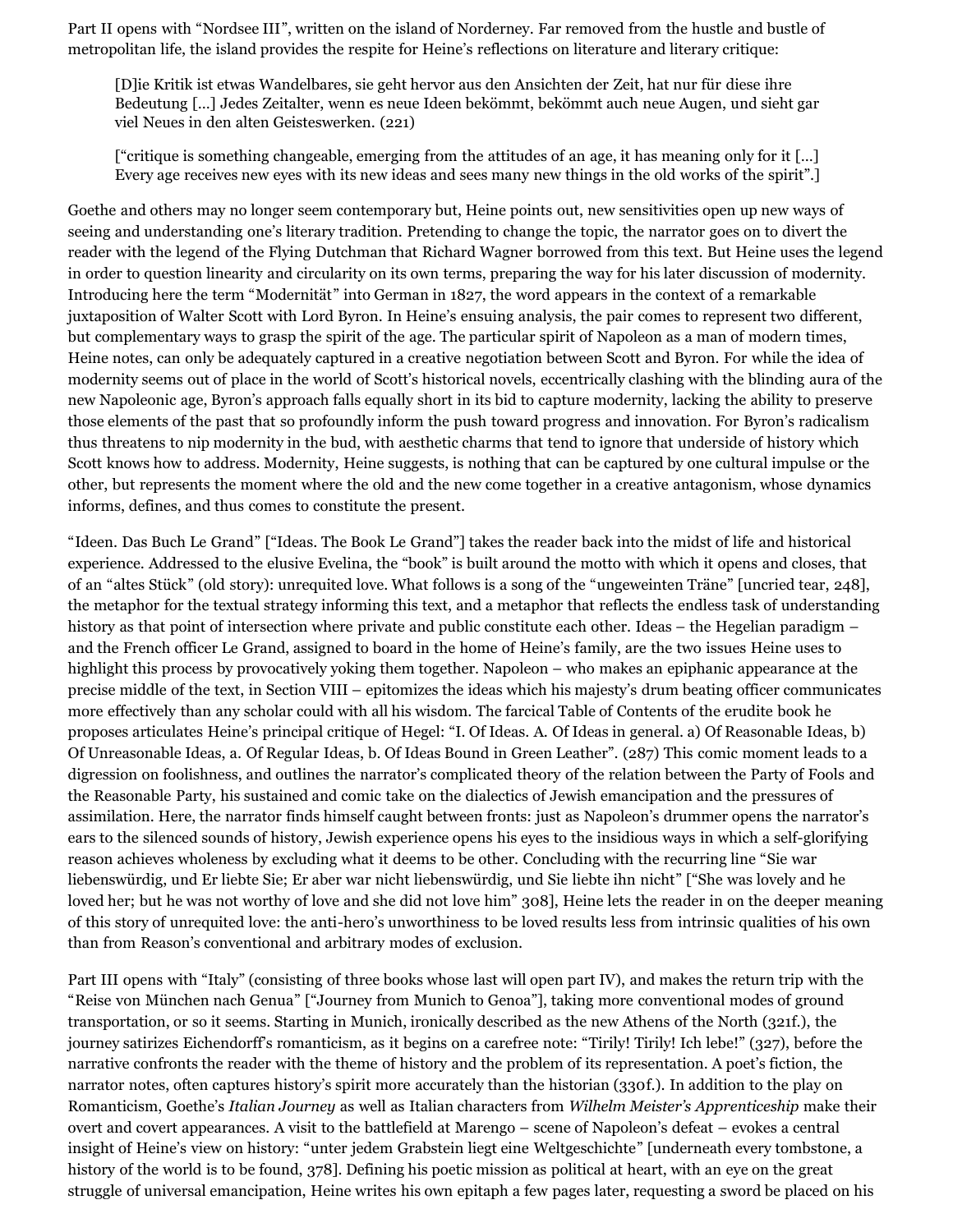coffin as well: "denn ich war ein braver Soldat im Befreiungskriege der Menschheit" ["for I was a brave soldier in the war of liberation for humanity", 382]. This commitment, however, does not mean that history moves forward in linear fashion. Arriving in Genua in the final chapter, the traveler enters the portrait gallery in the Palazzo Durazzo where a painting by Giorgione brings him to identify the "dead Maria", an enigmatic character, whose absent presence has informed the preceding narrative. In another painting, the narrator discovers himself. History, the text suggests, is pregnant with aspects of the non-contemporary in a way that impacts our contemporary existence more fundamentally than we can conceive.

The journey continues at "Die Bäder von Lucca" ["The Baths of Lucca"]. But before we finally meet some Italian characters up close, we are introduced to two kinds of tourists: The English lady Mathilde represents British common sense, sobriety and wit, with an Irish background (622) that not only explains her knack for satirical irony, but also her keen sense of social, linguistic, and cultural difference. In the odd servant-master duo of Hirsch-Hyazinth and Gumpelino, the one stands for the paradigm of the reluctant skeptic when it comes to assimilation, while the other passionately invested in the quest for social acceptance. The comedic duo goes on to stage the drama of Jewish assimilation in unforgettable fashion, making this book and its sequel "Die Stadt Lucca" a classic case study of Jewish emancipation. A second drama unfolds when the narrator meets Franscheska. The tension between his elective affinity for the brainy Mathilde, and this sensual attraction to the Italian Franscheska, who in turn fancies an Abbot instead, foregrounds the predicament of assimilation in a romantic register. These mutually exclusive claims of Protestant and Catholic culture on the narrator challenge his loyalties and point out the irresolvable interdependence between religion and secularization. After an overture of allusions that announce the theme, the second half of the book engages in an unrelenting dissection of August von Platen's poetry, where Heine's unforgiving exposure of the count's homosexuality figures his response to the latter's crude, antisemitic provocation.

Part IV with "Die Stadt Lucca" [The City of Lucca] and "Englische Fragmente" [English Fragments] concludes *Reisebilder*. On the narrative level, these two very different texts are linked through Heine's alter ego Lady Maxwell (Mathilde) and thematically through the "theological-political" nexus between freedom and religion. Whereas "Die Stadt Lucca" argues for "politische Gleichheit der Gottesdienste, so zu sagen die Gewerbefreiheit der Götter" ["the political equality of the religious services, as it were, the free trade of the Gods", 518], the "Englische Fragmente" add to this call for freedom of religion the appeal for a new, larger religion of freedom (533, 601). By broadcasting this vision of emancipation as a new form of religion, Heine outlines his own distinctively differential notion of human liberation. Rerooting this vision of freedom in the interplay of religious traditions that "Die Stadt Lucca" performs, Heine defines the polysemic surplus of freedom as immune to any singular conceptualization. Instead, freedom for Heine challenges any premature attempts at intellectual and political closure, and finds support in the "religious" insight that the dictatorship of Enlightenment rationality is ultimately antithetical to human liberation. Just as the narrator, "als Protestant" ["as Protestant"], cheerfully secularizes the goods of the catholic clergy by carefully collecting Franscheska's kisses, taking rational advantage of her mistaking him for her beloved abbot, so he also takes pleasure in the Catholic liturgy, and avails himself of its new and hidden meanings. Literally following the Mass – "Wort wird Fleisch, der Glaube wird versinnlicht, in Form und Gestalt, welche Religion!" ["the word becomes flesh, faith is sensualized, in form and shape, what a religion!"] – the narrator's carnal desires provide him with a new reading, as he declares his love for slender Franscheska: "'das ist der Leib!'" ["'that is the body!'" 495f.].

As the narrator assumes this posture of the conditional Protestant and optional Catholic, the Jewish element of his persona makes its comic entrance (499). The emergence of the Jewish thematic is Heine's powerful reminder that while the world seems to be comprised of two competing churches, each is in fact a product of a kind of secularization process, since each canon rests on a Jewish tradition it has appropriated for itself. If the Catholics behave as if they owned the heavens, the Protestants seem happy with their rental terms (487). In Heine's final analysis, Jesus must take pride of place in the line of history's most heroic freedom fighters, running from King Agis of Sparta, and the Romans Cajus and Tiberius Grachus, to Robbespierre and Saint Just (524, and Engl. Fragm. 598).

Though partly filler material to reach the volume-length required to avoid censorship – the Karlsbad decree of 1819 stipulated that books with 21 sheets and more be exempt from the censor's review – the concluding "Englische Fragmente" articulates Heine's vision of the new gospel of freedom. Just as Alexis de Tocqueville addressed the difficult relationship between freedom and equality a few years later in his *Democracy in America* (vol. 1, 1835 and vol. 2, 1840), Heine points out the uneasy tension between freedom and equality, in which one constantly threatens to eclipse the other. An early voice of the colonized, however – the "yellow man" on deck of the ship that brings Heine to London – enters the text to deliver the insight that both principles are little more than elusive ideals. Heine's later encounter on another ship, importing goods from India, makes the complementary point of a universal principle of solidarity in which